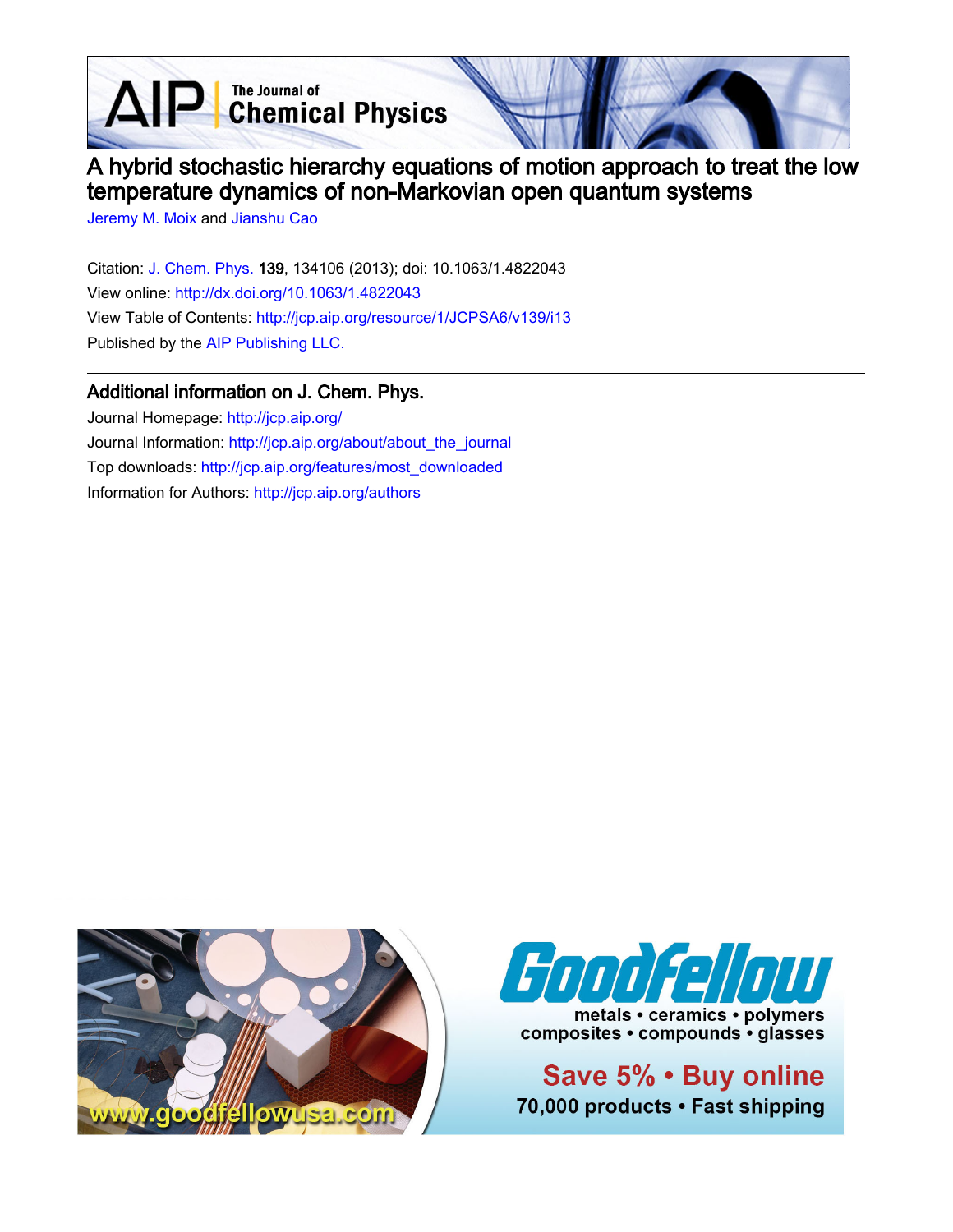

# **[A hybrid stochastic hierarchy equations of motion approach](http://dx.doi.org/10.1063/1.4822043) [to treat the low temperature dynamics of non-Markovian open](http://dx.doi.org/10.1063/1.4822043) [quantum systems](http://dx.doi.org/10.1063/1.4822043)**

# Jeremy M. Moix and Jianshu Ca[oa\)](#page-1-0)

*Department of Chemistry, Massachusetts Institute of Technology, 77 Massachusetts Avenue, Cambridge, Massachusetts 02139, USA*

(Received 2 August 2013; accepted 10 September 2013; published online 2 October 2013)

The hierarchical equations of motion technique has found widespread success as a tool to generate the numerically exact dynamics of non-Markovian open quantum systems. However, its application to low temperature environments remains a serious challenge due to the need for a deep hierarchy that arises from the Matsubara expansion of the bath correlation function. Here we present a hybrid stochastic hierarchical equation of motion (sHEOM) approach that alleviates this bottleneck and leads to a numerical cost that is nearly independent of temperature. Additionally, the sHEOM method generally converges with fewer hierarchy tiers allowing for the treatment of larger systems. Benchmark calculations are presented on the dynamics of two level systems at both high and low temperatures to demonstrate the efficacy of the approach. Then the hybrid method is used to generate the exact dynamics of systems that are nearly impossible to treat by the standard hierarchy. First, exact energy transfer rates are calculated across a broad range of temperatures revealing the deviations from the Förster rates. This is followed by computations of the entanglement dynamics in a system of two qubits at low temperature spanning the weak to strong system-bath coupling regimes. *© 2013 AIP Publishing LLC*. [\[http://dx.doi.org/10.1063/1.4822043\]](http://dx.doi.org/10.1063/1.4822043)

# **I. INTRODUCTION**

Despite a long history and intense interest, there are still relatively few methods capable of generating the numerically exact dynamics of open quantum systems across a wide range of system parameters. Among the most successful numerical methods are those derived from the path integral formalism, such as the hierarchical equations of motion  $(HEOM)$ ,<sup>[1,](#page-9-0)[2](#page-9-1)</sup> the quasi-adiabatic path integral (QUAPI) approach,  $3,4$  $3,4$  or direct integration of the path integral expression through Monte Carlo methods.<sup>5,[6](#page-9-5)</sup> The widespread success of the path integral formalism in open quantum systems lies in the ability to analytically integrate out the (Gaussian) environmental degrees of freedom. This procedure leads to the Feynman-Vernon influence functional which accounts for all of the effects of the bath on the system.<sup>[7,](#page-9-6)[8](#page-9-7)</sup> The price to be paid for this simplification, however, is that the influence functional is nonlocal in time, with a correlation time that depends on the intrinsic relaxation time of the bath, the temperature, and the system-bath coupling strength. The key insight in developing the QUAPI formalism was that, in many cases, the bath correlation function, and hence the influence functional itself, decays relatively quickly so that the propagation may be obtained through a small number of deterministic tensor multiplications. Alternatively the HEOM replaces the influence functional by a set of auxiliary density matrices that account for the non-Markovian effects of the bath, provided that the spectral density may be represented in Drude-Lorentz form. Essentially, both the HEOM and QUAPI represent ex-

The main result of this work is a numerical algorithm that significantly extends the parameter regimes accessible to the HEOM, although the general approach outlined here is equally applicable to QUAPI. As is well known, the quantum bath correlation function that appears in the influence functional is a complex function with real and imaginary parts. The real part is responsible for the fluctuations from the environment with a magnitude that increases with temperature, whereas the imaginary part is temperature independent and accounts for the dissipative effects of the environment. All of the methods mentioned above treat these two components on the same footing, but this restriction is not necessary or indeed desirable. Here we show that it can be advantageous to treat the real and imaginary parts of the correlation function by different methods. The central idea is to perform a stochastic unraveling of the real part of the bath correlation function appearing in the influence functional. The remaining imaginary term will then be treated by the HEOM.

The stochastic unraveling of the influence functional has recently formed the basis of a new approach for computing the exact dynamics of open quantum systems. $9-12$  $9-12$  The unraveling is achieved through a series of Hubbard-Stratonovich transformations that ultimately result in two coupled linear stochastic differential equations describing the respective forward- and backward-time propagators. As a Monte Carlo, wavefunction-based approach, this scheme appears quite promising for computing the exact dynamics of large

pansions of the influence functional in terms of the memory time of the environment, and as a result they often become prohibitively expensive for strong system-bath interactions, highly non-Markovian environments, or low temperatures.

<span id="page-1-0"></span>a[\)jianshu@mit.edu](mailto: jianshu@mit.edu)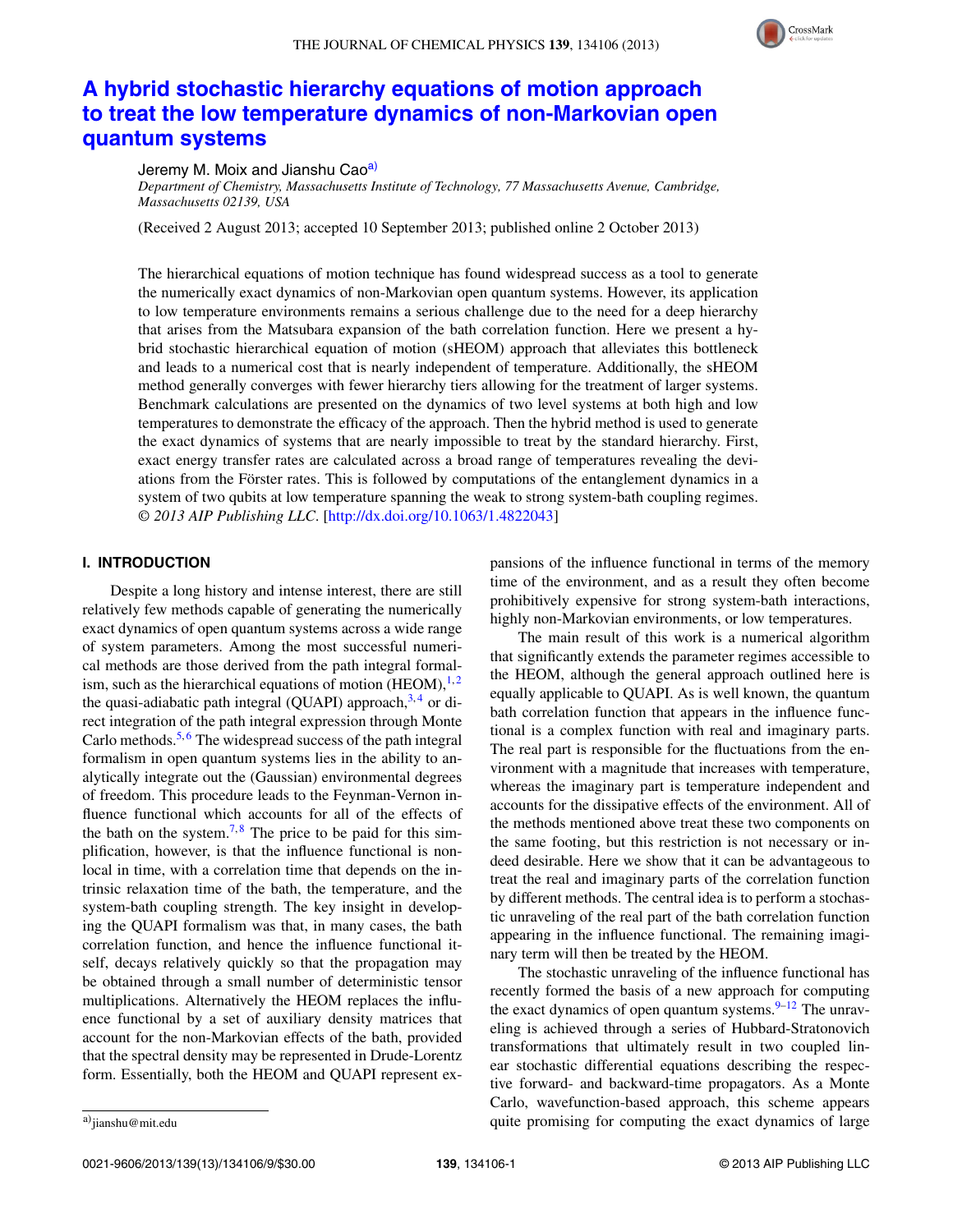systems. Performing a Hubbard-Stratonovich transformation only on the real part of the bath correlation function in the influence functional generates an auxiliary field that is purely real. If one stops at this point and ignores the remaining imaginary part of the bath correlation function, then this procedure leads to an evolution equation identical to that of the Haken-Strobl model, except that the Gaussian noise is colored instead of white. In fact, numerical simulations in this case are no more difficult than the Haken-Strobl model itself, and can be readily applied to very large systems.  $13,14$  $13,14$ However, due to the neglect of the dissipative aspects of the environment, detailed balance is recovered only at infinite temperature.

Correctly treating the imaginary part of the correlation function appearing in the influence functional by a stochastic unraveling is more complicated. It requires a complex auxiliary field that introduces a corresponding complex noise term into the stochastic evolution equations.<sup>15</sup> Consequently the norm of the individual realizations of the wavefunction is not conserved during the propagation. Of course the ensemble average is perfectly normalized, but this norm loss at the realization level greatly degrades the convergence properties of the Monte Carlo procedure. In principle, these difficulties may be circumvented through the use of a Girsanov transformation and other numerical schemes, but the resulting stochastic Schrödinger equations are generally nonlinear.<sup>9, [10](#page-9-13)</sup>

Here, we present an approach that essentially combines the strengths of the stochastic and deterministic methods, while mitigating their respective difficulties. The central idea is to perform a stochastic unraveling only of the real part of the bath correlation function appearing in the influence functional. The remaining imaginary term can then be treated by QUAPI or the HEOM. In fact, similar ideas have been previously proposed, although generally coupled with further approximations. For example, Stockburger and Mak have applied this approach in the context of QUAPI, although the numerical implementation was restricted to an environment that was nearly Markovian.<sup>16</sup> In subsequent work, they treated the real part of the influence functional exactly through a Hubbard-Stratonovich transformation, as is also used here, but a Markovian approximation was made for the dissipative term.<sup>[17](#page-9-15)</sup> Although approximate, this approach leads to a single, closed equation of motion for the reduced density matrix that resembles Kubo's stochastic Liouville equation. Additionally, Tanimura outlined such an approach within the HEOM formalism in Ref. [1](#page-9-0) which was referred to as the Fokker-Planck equation with Langevin forces, but the proposed algorithm and preliminary numerical results were only valid in the high temperature limit. A similar result was also derived from a purely stochastic perspective in Ref. [18.](#page-9-16) While the formal results in Refs. [1](#page-9-0) and [18](#page-9-16) are exact in principle, the simple description of the real and imaginary parts of the correlation function by stochastic and deterministic schemes, respectively, leads to an unstable numerical algorithm which has limited their practical application. Through the introduction of a reference temperature, here we propose an improved decomposition scheme that leads to a substantial improvement over the previous methods. It is shown that a suitable choice of the reference temperature can provide an optimal balance between the stochastic sampling and deterministic evolution. We make no approximations and treat the non-Markovian characteristics of the bath exactly, demonstrating that the hybrid stochastic hierarchy approach is widely applicable across a broad range of system parameters including, in particular, the low temperature, strong coupling regime.

As with the standard HEOM, the spectral density of the bath is restricted to be of Drude-Lorentz form. However, this restriction offers many advantages. In this case, the imaginary part of the bath correlation function consists of a single, temperature-independent exponential term. Thus, the only convergence parameter with respect to the depth of hierarchy is determined by the reorganization energy and the time scale of the bath—the infinite summation over the Matsubara frequencies is performed exactly through a Monte Carlo sampling of the auxiliary stochastic field. The real power of this approach over the standard HEOM is that it is valid for arbitrary temperatures with a numerical cost that is nearly independent of temperature. In addition, because the imaginary part of the bath correlation function is generally of smaller magnitude than the real part and also decays more rapidly, the stochastic hierarchy can typically be truncated at a much lower tier than with the standard approach. Thus, in principle, one can treat larger systems with the hybrid approach. The only drawback is that a stochastic average over the independent HEOM evolutions is required. However, our calculations so far have indicated that the stochastic average generally converges rapidly, and of course, Monte Carlo algorithms can be trivially parallelized.

In Sec.  $II$ , the hybrid stochastic hierarchy equations of motion (sHEOM) are formalized. Following this, benchmark calculations of two-level systems are presented in Sec. [III](#page-6-0) for which standard hierarchy results can be obtained. Then energy transfer rates in a model donor-acceptor system are computed across a broad range of temperatures. Finally, the entanglement dynamics in a system of two qubits are presented at near zero temperature spanning the weak to strong systembath coupling regimes.

## <span id="page-2-0"></span>**II. FORMALISM**

#### **A. Preliminaries**

For clarity we consider only one-dimensional systems with continuous degrees of freedom. For the case of discrete systems, the path integral formalism is most readily developed either through the use of Grassmann variables<sup>2</sup> or in the mapping representation[.19](#page-9-17) However, our final working expressions are valid for either continuous or discrete systems and numerical results will be presented for the latter. We consider generic system-bath Hamiltonians of the form,  $\hat{H} = \hat{H}_0 + \hat{H}_{sb}$ , where

$$
\hat{H}_{sb} = \frac{1}{2} \sum_{j} \left[ \hat{p}_j^2 + \omega_j^2 \left( \hat{x}_j^2 - \frac{c_j}{\omega_j^2} \hat{V}(\hat{Q}) \right)^2 \right].
$$
 (1)

The specific form of the system Hamiltonian,  $\hat{H}_0$ , is irrelevant at this point and need not be specified. The thermal bath is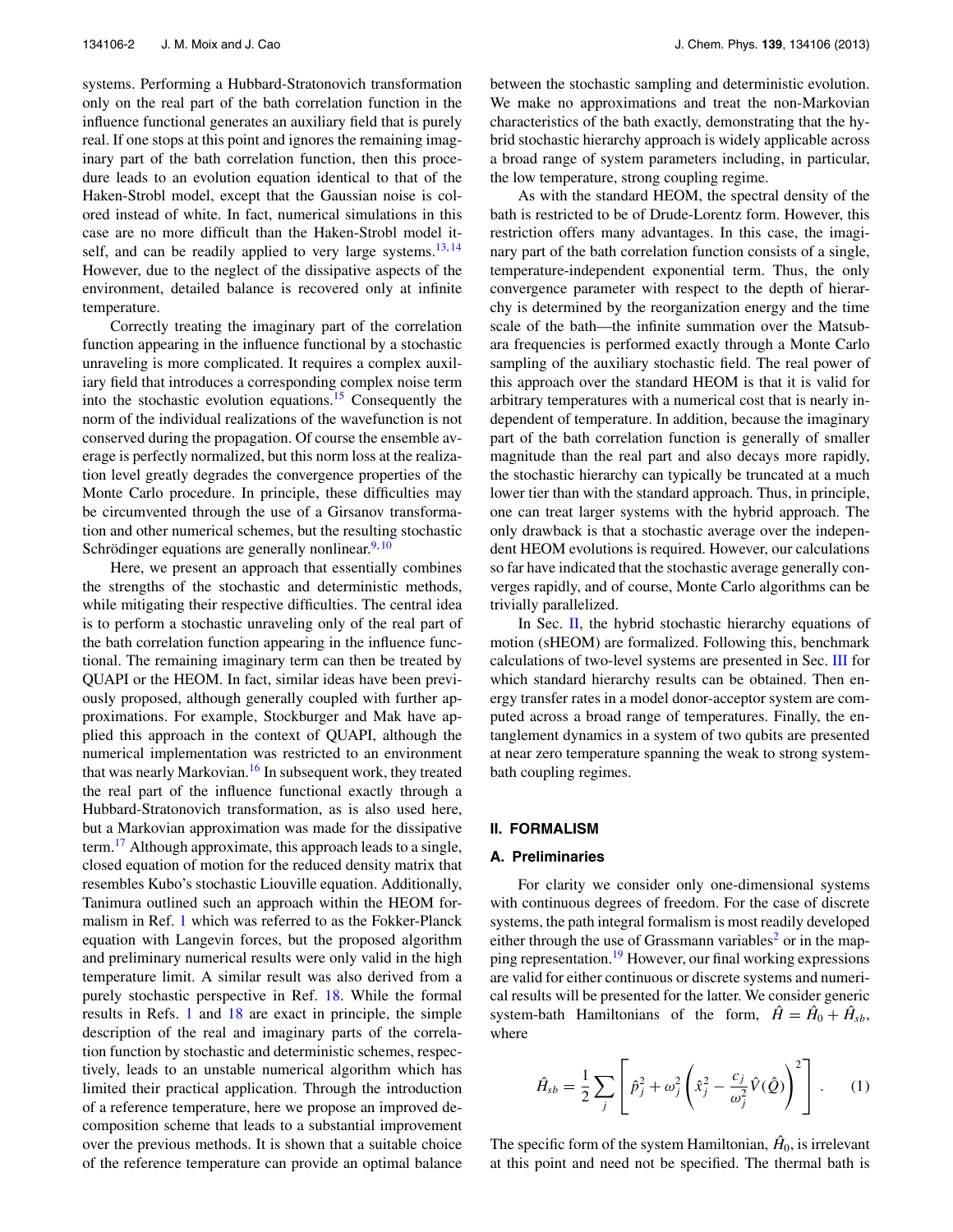composed of independent harmonic oscillators characterized by their respective mass-weighted coordinates,  $\hat{x}_i$ , and momenta,  $\hat{p}_i$ , with frequencies  $\omega_i$  and coupling constants  $c_i$  to the system degrees of freedom through the interaction potential  $\hat{V}(\hat{Q})$ , where  $\hat{Q}$  denotes a system coordinate.

Assuming that the bath remains in thermal equilibrium and that the initial state of the composite system factorizes such that  $\rho(0) = \rho_s(0)\rho_b(0)$ , then the environmental degrees of freedom may be integrated out analytically.<sup>[7,](#page-9-6)[8](#page-9-7)</sup> As a result the path integral expression for the forward-backward propagation of the reduced density matrix is succinctly given by

$$
U(x_f, y_f, t; x_0, y_0, 0)
$$
  
=  $\int_{x(0)=x_0}^{x(t)=x_f} \mathcal{D}[x] \int_{y(0)=y_0}^{y(t)=y_f} \mathcal{D}[y] \exp\left(\frac{i}{\hbar} (S_0[x] - S_0[y])\right)$   
×  $F[x, y]$ , (2)

where  $S_0[x]$  denotes the classical action function associated with the bare system Hamiltonian,  $H_0$ , computed along the path starting at  $x_0$  at  $t = 0$  and ending at  $x_f$  at time *t*. All of the effects of the environment on the system dynamics are accounted for by the Feynman-Vernon influence functional, $\frac{7}{7}$  $\frac{7}{7}$  $\frac{7}{7}$  which, for future convenience, is decomposed as  $F[x, y] = F_r[x, y]F_i[x, y]F_b[x, y]$  where the respective terms are associated with the real part of the bath correlation function  $(F_r[x, y])$ , the imaginary part  $(F_i[x, y])$ , and the static bath renormalization  $(F_b[x, y])$ . Each term is given explicitly as

$$
F_r[x, y] = \exp\left(-\frac{1}{\hbar} \int_0^t dt' \int_0^{t'} dt'' V^{\times}(t') K_r(t'-t'') V^{\times}(t'')\right),
$$
  
\n
$$
F_i[x, y] = \exp\left(-\frac{i}{\hbar} \int_0^t dt' \int_0^{t'} dt'' V^{\times}(t') K_i(t'-t'') V^{\circ}(t'')\right),
$$
  
\n
$$
F_b[x, y] = \exp\left(-\frac{i}{\hbar} \int_0^t dt' \lambda V^{\times}(t') V^{\circ}(t')\right),
$$
\n(3)

where the notation  $V^{\times}(t) = V(x(t)) - V(y(t))$  and  $V^{\circ}(t)$  $= V(x(t)) + V(y(t))$  has been introduced, along with the decomposition of the bath correlation function into its real, *Kr*, and imaginary, *Ki*, parts:

$$
K(t) = K_r(t) + i K_i(t)
$$
\n<sup>(4)</sup>

$$
= \int_0^\infty \frac{d\omega}{\pi} J(\omega) \left[ \coth\left(\frac{\hbar \beta \omega}{2}\right) \cos(\omega t) - i \sin(\omega t) \right]. \tag{5}
$$

The spectral density function,

$$
J(\omega) = \frac{\pi}{2} \sum_{j=1}^{\infty} \frac{c_j^2}{\omega_j} \delta(\omega - \omega_j),
$$
 (6)

contains all of the relevant features in terms of the system dynamics.

The HEOM requires that the bath is described by the Drude-Lorentz spectral density,

$$
J_D(\omega) = 2\lambda \omega_c \frac{\omega}{\omega^2 + \omega_c^2},\tag{7}
$$

where  $\omega_c$  is the cutoff frequency of the bath and the reorganization energy *λ* is defined as

<span id="page-3-3"></span>
$$
\lambda = \frac{1}{2} \sum_{j=1} \frac{c_j^2}{\omega_j^2} = \frac{1}{\pi} \int_0^\infty d\omega \, \frac{J(\omega)}{\omega} \,, \tag{8}
$$

where the second equality is obtained in the continuum limit. For the Drude spectrum, the corresponding bath correlation function may be computed analytically and the time dependence is of multi-exponential form,

$$
K_r(t) = \lambda \omega_c \cot(\hbar \beta \omega_c/2) e^{-\omega_c t} + \frac{4\lambda \omega_c}{\hbar \beta} \sum_{j=1}^{\infty} \frac{\nu_j}{\nu_j^2 - \omega_c^2} e^{-\nu_j t},
$$
  
(9)

where the Matsubara frequencies are defined as  $v_j = \frac{2\pi j}{\hbar \beta}$ .

With these preliminaries, the formulation of the sHEOM is rather straightforward. In Sec. [II B,](#page-3-0) a Hubbard-Stratonovich transformation is first performed on  $F_r[x, y]$ , the influence functional containing the real part of the bath correlation function.<sup>[12,](#page-9-9) [17,](#page-9-15) [20](#page-9-18)</sup> Then in Sec. [II C,](#page-4-0) the remaining imaginary part is developed in a hierarchical expansion. Ultimately the expressions for the time evolution of the reduced density matrix are formally identical to those of the standard HEOM, except that here the Hamiltonian is stochastic.<sup>[1,](#page-9-0) [18](#page-9-16)</sup>

#### <span id="page-3-0"></span>**B. Partial stochastic unraveling**

<span id="page-3-1"></span>The Hubbard-Stratonovich transformation is a Gaussian integral identity. Physically, it allows for the decomposition of an interacting system into separate, non-interacting systems but subject to the influence of a common auxiliary field.<sup>21</sup> We have recently employed such an approach in the case of the equilibrium reduced density matrix which led to a highly effi-cient numerical algorithm.<sup>[12,](#page-9-9) [22,](#page-9-20) [23](#page-9-21)</sup> For real time dynamics, this transformation was applied to the entire influence functional in Ref. [9](#page-9-8) leading to a set of stochastic Schrödinger equations. Here we apply the transformation only to the real part of the correlation function in the influence functional as in Refs. [1](#page-9-0) and [17,](#page-9-15) which introduces the corresponding real, auxiliary field,  $\xi(t)$ . As such, the term  $F_r[x, y]$  is equivalently represented as

$$
F_r[x, y] = \int \mathcal{D}[\xi] N_{\xi} \exp\left(-\frac{1}{2\hbar} \int_0^t dt' \int_0^t dt'' \xi(t')\right)
$$

$$
\times K_r^{-1}(t'-t'')\xi(t'') + \frac{i}{\hbar} \int_0^t dt' \xi(t')V^{\times}(t')\right)
$$

$$
= \int \mathcal{D}[\xi] P[\xi] \exp\left(\frac{i}{\hbar} \int_0^t dt' \xi(t')V^{\times}(t')\right)
$$

$$
= \left\langle \exp\left(\frac{i}{\hbar} \int_0^t dt' \xi(t')V^{\times}(t')\right) \right\rangle_{\xi}, \qquad (10)
$$

<span id="page-3-2"></span>where  $N_{\xi}$  denotes the normalization of the Gaussian functional integral. The Hubbard-Stratonovich transformation is valid provided that  $K_r(t)$  is positive semi-definite, which is ensured in this case since it is defined by a covariance function of the bath. Performing the Gaussian integration over *ξ* (*t*) clearly leads back to the original expression for  $F_r[x, y]$  in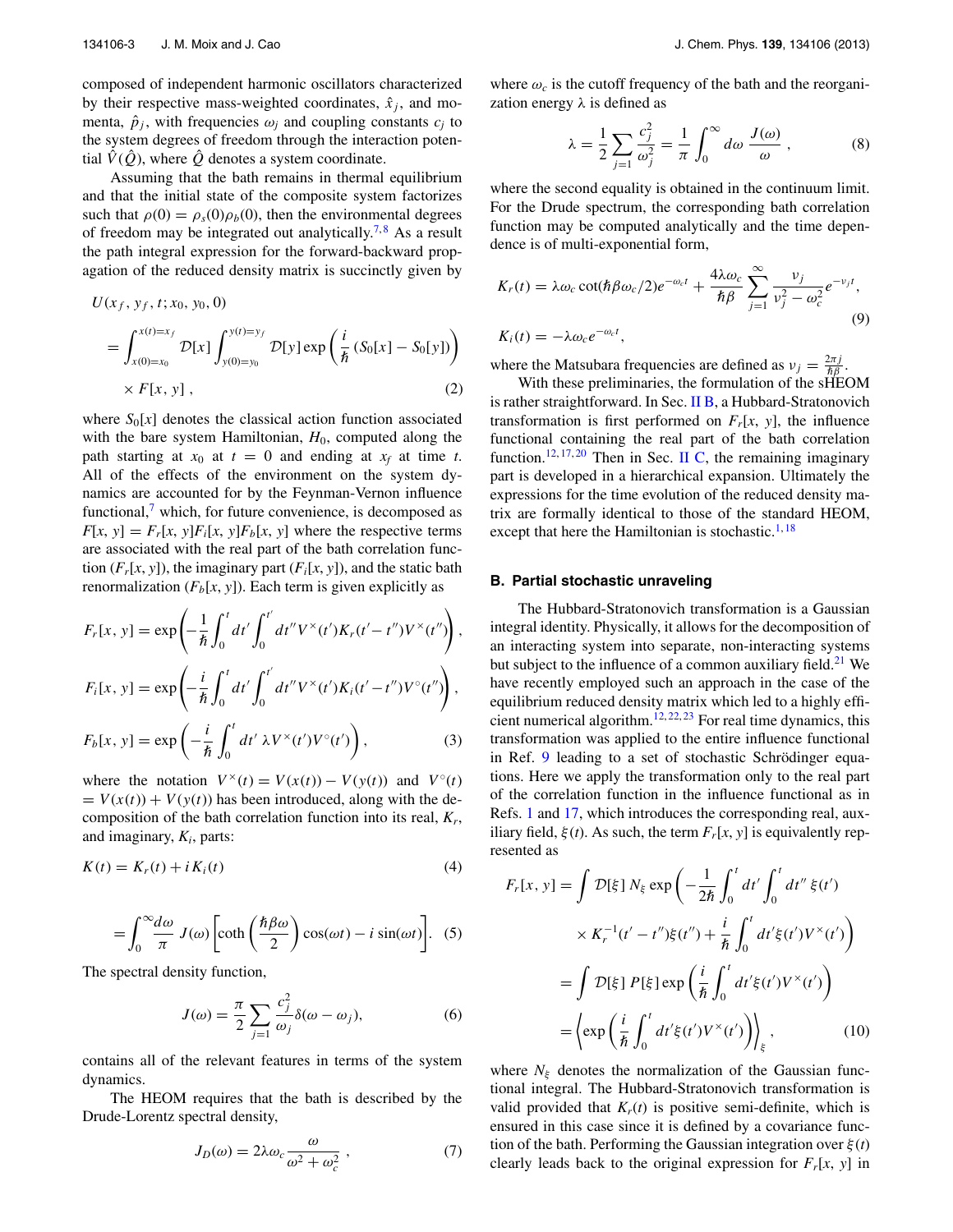Eq. [\(3\).](#page-3-1) The normalization of the functional integral implies that the Gaussian term in Eq.  $(10)$  can serve as a true probability measure, *P*[*ξ* ], which leads to the subsequent equalities in Eq. [\(10\).](#page-3-2) These features allow for the interpretation of *ξ* (*t*) as a colored noise driving the dynamics with one- and two-time correlation functions that obey the relations

$$
\langle \xi(t) \rangle = 0,
$$
  

$$
\langle \xi(t)\xi(t') \rangle = \hbar K_r(t - t').
$$
 (11)

Since the unraveled influence functional in Eq. [\(10\)](#page-3-2) and the bath renormalization in Eq.  $(3)$  are both local in time, they can be written as additional action terms such that the partially unraveled propagator is given by

$$
U(x_f, y_f, t; x_0, y_0, 0)
$$
  
=  $\left\langle \int_{x(0)=x_0}^{x(t)=x_f} \mathcal{D}[x] \int_{y(0)=y_0}^{y(t)=y_f} \mathcal{D}[y] \exp\left(\frac{i}{\hbar} (S_0[x] - S_0[y])\right) \right\rangle$   
×  $\exp\left(\frac{i}{\hbar} (S_1[x] - S_1[y])\right) F_i[x, y] \Big|_{\xi}$ , (12)

where  $S_0$  is the classical action function associated with the bare system Hamiltonian  $H_0$ . The noise and potential renormalization are included in the additional action term,

$$
S_1[x] = \int_0^t dt' \xi(t') V(x(t')) - \lambda V(x(t'))^2.
$$
 (13)

Alternatively, it is also apparent that a modified action  $S[x] = S_0[x] + S_1[x]$  can be defined that is generated from the corresponding time-dependent (stochastic) Hamiltonian,

$$
\tilde{H}(\xi;t) = \hat{H}_0 - \xi(t)\hat{V}(\hat{x}) + \lambda \hat{V}(\hat{x})^2.
$$
 (14)

This interpretation will be used in the ensuing developments.

In a similar manner one may perform an additional Hubbard-Stratonovich transformation on the remaining portion of the influence functional,  $F_i[x, y]$ , that ultimately leads to the stochastic Schrödinger equations of Ref. [9.](#page-9-8) However, in this case the auxiliary stochastic fields are required to be complex which leads to serious numerical difficulties due to the associated loss of norm of the individual wavefunction realizations.<sup>[15](#page-9-12)</sup> Therefore, we stop here while the auxiliary field is well behaved and develop  $F_i[x, y]$  in a hierarchical expansion following Ref. [1.](#page-9-0) It should be mentioned, however, that the QUAPI formalism could be equally applied to the imaginary part of the bath correlation as proposed in Ref. [16.](#page-9-14)

#### <span id="page-4-0"></span>**C. Hierarchical expansion**

Specifying to the Drude-Lorentz spectral density, then the time dependence of the bath correlation function is of a purely exponential form (see Eq. [\(9\)\)](#page-3-3). For such correlation functions, the hierarchical equations of motion have proved to be a highly efficient numerical approach to compute the exact dynamics of open quantum systems at moderately high temperature. The standard approach, however, becomes extremely costly at low temperature. The source of this difficulty is that the temperature dependence of the real part of the bath correlation is expressed as an infinite summation over Matsubara terms. At low temperatures, many terms of the series must be retained which gives rise to a very deep hierarchy of equations before truncation is acceptable, although some progress has been made recently by utilizing a Padé decom-position of the bath correlation function.<sup>24, [35](#page-9-23)</sup> The stochastic approach developed in Sec. [II B](#page-3-0) circumvents this difficulty entirely by replacing the temperature-dependent terms in the influence functional by a noise sampling procedure that is independent of the number of Matsubara frequencies. The remaining imaginary part of the correlation function appearing in  $F_i[x, y]$  consists of only a single exponential term and is independent of temperature.

<span id="page-4-2"></span>At this point, one may follow the standard derivations of the hierarchy expansion, leading to nearly identical results for the equations of motion of the auxiliary density matrices.<sup>1,[2](#page-9-1)</sup> For conciseness, this procedure will not be reproduced here and we only present the final result. For a given realization of the stochastic noise,  $\xi(t)$ , the hierarchy equations of motion are given by

<span id="page-4-3"></span>
$$
\frac{\partial}{\partial t}\hat{\rho}_n(\xi;t) = -\left(\frac{i}{\hbar}\tilde{H}(\xi;t)^{\times} + n\omega_c\right)\hat{\rho}_n(\xi;t) \n- \frac{i}{\hbar}\hat{V}^{\times}\hat{\rho}_{n+1}(\xi;t) - n\frac{\lambda\omega_c}{\hbar}\hat{V}^{\circ}\hat{\rho}_{n-1}(\xi;t), \quad (15)
$$

<span id="page-4-1"></span>where the hyper-operator notations  $\hat{V}^{\times} \hat{O} = \hat{V} \hat{O} - \hat{O} \hat{V}$ and  $\hat{V}^{\circ} \hat{O} = \hat{V} \hat{O} + \hat{O} \hat{V}$  denote commutators and anticommutators, respectively. The stochastic Hamiltonian is given in Eq. [\(14\),](#page-4-1) and the associated noise statistics are given in Eq.  $(11)$ . The numerically exact reduced density matrix is obtained after preforming the stochastic average,  $\rho(t)$  $= \langle \rho_0(\xi; t) \rangle_{\xi}$ . The generalization to systems containing multiple independent baths is identical to those in Refs. [1](#page-9-0) and [2](#page-9-1) except that the stochastic Hamiltonians must also include multiple independent noise terms. Equation [\(15\)](#page-4-3) has been previously derived by Tanimura in Ref. [1](#page-9-0) (cf. Eq. (6.35) therein), and referred to as the Fokker-Planck equation with Langevin forces. Similarly it was also derived from a purely stochastic approach in Ref. [18](#page-9-16) and used to study the low temperature dynamics of the spin-boson model. The closed stochastic equation for the density matrix obtained by Stockburger and Mak is recovered when a Markovian approximation is made to the imaginary part of the influence functional, in which case the hierarchy truncates at the lowest level.<sup>[17](#page-9-15)</sup>

#### **D. Reference temperature**

Unfortunately there is a formidable numerical instability associated with the hierarchy as given in Eq. [\(15\)](#page-4-3) that has limited its practical application. If one considers the noiseless case with  $\xi(t) = 0$ , then the resulting deterministic hierarchy equations of motion describe a purely dissipative quantum bath. There is no physical limit in which such a case occurs since thermal fluctuations are always present, even at zero temperature. As a result the reduced density matrix obtained from the noiseless version of Eq. [\(15\)](#page-4-3) is not necessarily positive semi-definite, although it is both Hermitian and norm-preserving. This divergence is shown in the inset of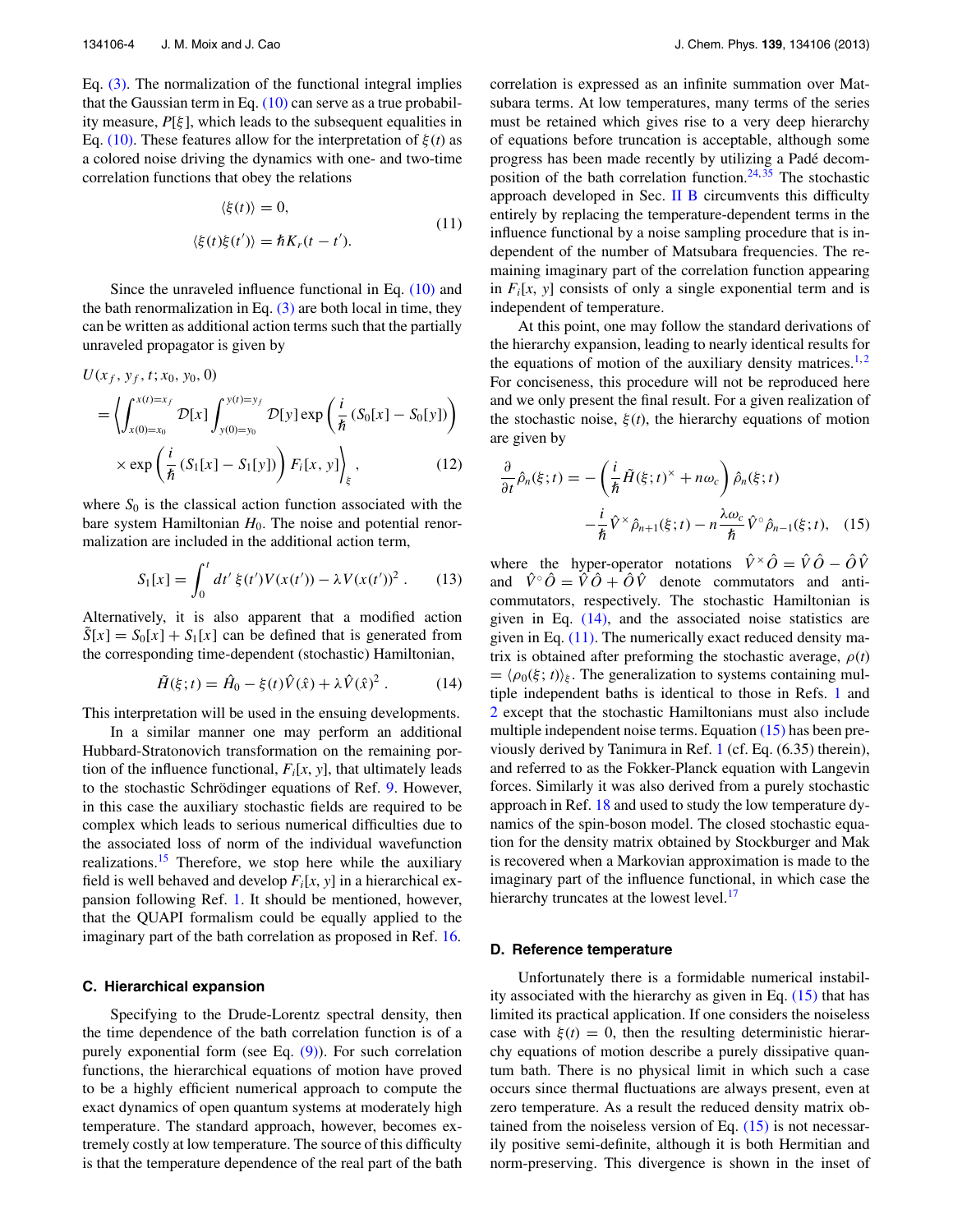<span id="page-5-0"></span>

FIG. 1. The convergence properties of the sHEOM as a function of the reference temperature  $T'$  in an unbiased two level system coupled to two independent, identical baths at  $T = 300$  K with electronic coupling, reorganization energy, and cutoff frequency of  $J = 100 \text{ cm}^{-1}$ ,  $\lambda = 2J$ , and  $\omega_c = J$ , respectively. The axis labels  $N_L$  and  $N_s$  refer to the number of hierarchy levels and Monte Carlo samples required for convergence, respectively. The green square symbols denote the choice  $\beta' = 2/\omega_c$  used here. The inset displays the loss of positivity in the noiseless dynamics of Eq.  $(15)$   $(T'/T = 0)$ , which causes the sharp increase in the required number of Monte Carlo samples.

Fig. [1.](#page-5-0) Upon including the stochastic terms, positivity is recovered on average, but the numerical convergence of the Monte Carlo calculations is greatly retarded, particularly for long-time simulations. Here we demonstrate that this problem can be largely mitigated by including a classical portion of the real part of the influence functional in the hierarchy.<sup>[17](#page-9-15)</sup> Then the reduced density matrix is described by the standard high-temperature hierarchy equations,

$$
\frac{\partial}{\partial t}\hat{\rho}_n(\xi;t) = -\left(\frac{i}{\hbar}\tilde{H}(\xi;t)^{\times} + n\omega_c\right)\hat{\rho}_n(\xi;t) - \frac{i}{\hbar}\hat{V}^{\times}\hat{\rho}_{n+1}(\xi;t) -\frac{n\lambda}{\hbar}\left(\omega_c\hat{V}^{\circ} + i\frac{2}{\beta'}\hat{V}^{\times}\right)\hat{\rho}_{n-1}(\xi;t),\tag{16}
$$

and the weakened noise obeys the modified autocorrelation,

$$
\langle \xi(t) \rangle = 0,
$$
  

$$
\langle \xi(t)\xi(t') \rangle = \hbar [K_r(t - t') - \gamma(t - t')],
$$
\n(17)

where the classical friction function is defined by

$$
\gamma(t) = \frac{2}{\pi \hbar \beta'} \int_0^\infty d\omega \, \frac{J(\omega)}{\omega} \cos(\omega t) = \frac{2\lambda}{\hbar \beta'} e^{-\omega_c t} \ . \tag{18}
$$

In this approach, the temperature of the classical bath,  $\beta' = 1/(k_b T')$ , is a free parameter that can take on any value in the physically allowable range of  $0 \le T' \le T$ . Outside of this range the noise becomes complex, which is highly undesirable from a numerical standpoint. The general scheme is depicted in Fig. [2](#page-5-1) illustrating that one may tune the reference temperature,  $T'$ , in the sHEOM method to combine the strengths of the deterministic and stochastic approaches in order to achieve optimal numerical convergence. Setting  $T' = 0$  recovers the original Eq. [\(15\)](#page-4-3) proposed in Refs. [1](#page-9-0) and [18](#page-9-16) where the entire real part of the bath correlation function is described by the noise. In the opposite limit, when  $T' = T$  then only the quantum corrections to the correlation function are

<span id="page-5-1"></span>

FIG. 2. In the sHEOM scheme, the propagation to a fictitious temperature  $T'$  is accomplished deterministically by the standard hierarchy, while the remaining portion of the real part of the bath correlation function is described by the noise. The standard hierarchy describes the entire bath correlation function deterministically and the original proposal in Eq. [\(15\)](#page-4-3) describes the entire real part stochastically.

treated stochastically. At sufficiently high temperature where  $K_r(t) = \gamma(t)$ , this case reduces to the standard deterministic HEOM. Equations [\(16\)](#page-5-2) and [\(17\)](#page-5-3) constitute the central formal developments of this work.

<span id="page-5-3"></span><span id="page-5-2"></span>The impact of the choice of reference temperature on the convergence properties of the sHEOM is shown in more detail in Fig. [1](#page-5-0) for an unbiased two level system coupled to two independent, identical baths at 300 K. For  $T'/T = 1$ , the temperature dependent term in the deterministic hierarchy (last term of Eq.  $(16)$ ) accounts for almost all of  $K_r(t)$  so that convergence requires many levels of the hierarchy, but only few samples of the noise. As the reference temperature is lowered, the temperature-dependent deterministic component of the hierarchy carries less weight as more of the bath correlation function is described by the stochastic sampling. The numerical convergence steadily requires more Monte Carlo samples, but fewer hierarchy tiers. This behavior continues until the temperature dependent, deterministic term becomes negligible compared with the dissipative term such that the required number hierarchy tiers is constant for  $T'/T \lesssim 0.4$ . However, near  $T' = 0$  (Eq. [\(15\)\)](#page-4-3) the noiseless hierarchy becomes unstable as seen in the inset of Fig. [1](#page-5-0) and the required number of Monte Carlo samples increases rapidly. We have found that the choice  $\beta' = 2/\omega_c$  (provided, of course, that  $T' \leq T$ , which equates the prefactors in the last term of Eq. [\(16\),](#page-5-2) generally preserves the positivity of the reduced density matrix and allows for quite stable simulations over long timescales, while also keeping the depth of the hierarchy to a minimum. For example, this choice allows for converged results with nearly two orders of magnitude fewer Monte Carlo samples than in Eq. [\(15\)](#page-4-3) without increasing the required number of hierarchy levels. The quantitative behavior seen in Fig. [1](#page-5-0) is somewhat system dependent, but we have found a similar qualitative trend for all cases studied so far. We will use the value  $\beta' = 2/\omega_c$  in all of the computations presented below.

The numerical integration of the sHEOM requires only a minor modification to the standard numerical approach to the HEOM. First a realization of the stochastic noise trajec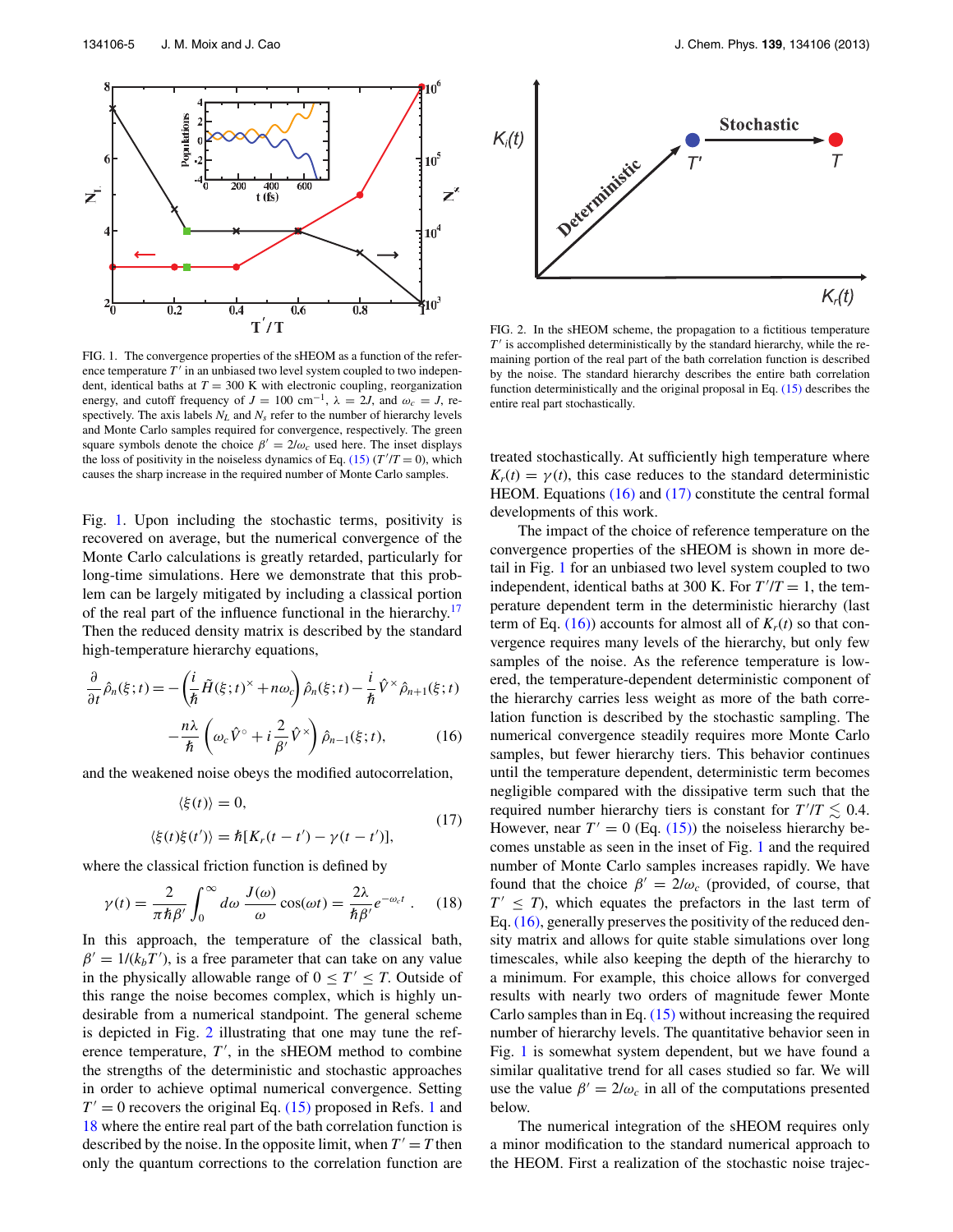tory is generated that is consistent with the autocorrelation function given in Eq. [\(17\).](#page-5-3) The numerical generation of Gaussian noise with an arbitrary correlation function is discussed in the Appendix. Following this, the stochastic Hamiltonian  $(Eq. (14))$  $(Eq. (14))$  is formed and the integration of the hierarchy equations proceeds as usual. This procedure is then repeated until the dynamics of the reduced density matrix is converged to acceptable accuracy. Typically this is reached within  $10^4$ – $10^6$ realizations of the noise.

## <span id="page-6-0"></span>**III. NUMERICAL RESULTS**

#### **A. Two level systems**

In order to demonstrate the efficacy of the sHEOM approach, we first present benchmark studies of two level systems for which results from the standard hierarchy can be in-dependently computed.<sup>[25](#page-9-24)</sup> We consider the population dynamics in the biased two level system studied in Ref. [26,](#page-9-25) where each of the sites is coupled to an independent, identical bath. The system Hamiltonian is given by  $\hat{H}_0 = \Delta \hat{\sigma}_z + J \hat{\sigma}_x$ , where  $\Delta = 50$  cm<sup>-1</sup> and  $J = \lambda = 100$  cm<sup>-1</sup>, with the cutoff frequency  $\omega_c = 53$  cm<sup>-1</sup>. Fig. [3\(a\)](#page-6-1) displays the standard hierarchy dynamics at 300 K where the high temperature approximation is completely valid and no Matsubara terms are required. The sHEOM results in Fig.  $3(b)$  are very well behaved, and already at  $L = 0$  most of the short time dynamics are accurately captured. At this level, the dynamics are similar to the Haken-Strobl model except that the noise is colored and constructed so as to correctly describe the real part of the bath correlation function. Since the dissipative effects of the bath are completely neglected at  $L = 0$ , the sites are equally populated at equilibrium. Nevertheless, this approach has recently been used to study diffusion processes in large unbiased systems containing hundreds of sites, $13, 14$  $13, 14$  and is valid as long as the temperature is larger than the bandwidth of the system. In Fig. [3,](#page-6-1) it is readily seen that the  $L = 2$  results in the stochastic approach are almost completely converged while

<span id="page-6-1"></span>

FIG. 3. The convergence of the standard (a) and stochastic (b) HEOM with respect to the number of tiers,  $L$ , at a temperature of  $T = 300$  K. The bias, electronic coupling, and system-bath coupling are 100 cm−<sup>1</sup> while the cutoff frequency is 53 cm<sup>-1</sup>. The sHEOM results are computed with  $N = 10^4$ trajectories at each tier.

<span id="page-6-2"></span>

FIG. 4. The convergence of the standard (a) and stochastic (b) HEOM at a temperature of  $T = 10$  K with respect to the number of tiers and Matsubara terms (in (a)). The remaining parameters are the same as in Fig. [3.](#page-6-1) The stochastic calculations required  $10<sup>5</sup>$  Monte Carlo samples for convergence. The cross-symbols on the ordinate denote the exact equilibrium values.

the corresponding standard HEOM results display highly erratic behavior. At least  $L = 6$  is required for the standard hierarchy to obtain results of comparable accuracy to the sHEOM approach at  $L = 3$ . Indeed, small differences are seen in the standard hierarchy results up to  $L = 10$ . It should be noted that even for  $L = 10$ , the standard HEOM is more efficient than the stochastic approach at any level, but this advantage is quickly lost as the system size increases or the temperature is lowered. Additionally, one could set the temperature of the classical bath to the physical temperature  $(T' = T)$  in Eq.  $(16)$  in which case the standard hierarchy is recovered since the low temperature corrections are nearly negligible for these parameters.

A more interesting benchmark case is displayed in Fig. [4](#page-6-2) for the same system as in Fig. [3](#page-6-1) except with the temperature lowered from 300 K to 10 K. Fully converged results for the standard HEOM with respect to the number of Matsubara terms were possible for 4 and 6 hierarchy tiers, but memory requirements limited convergence at level  $L = 8$  to 8 Matsubara terms, and at *L* = 10 to only 4 Matsubara terms. As can be seen by comparing the long-time behavior of the dynamics to the exact equilibrium value obtained from imaginary time path integral calculations, $12$  most of these results are not fully converged. The closest result to the exact limit for the standard hierarchy is  $L = 6$  with 12 Matsubara terms, although without being able to converge the  $L = 8$  calculations it is impossible to know *a priori* if this is an acceptable result. In contrast, the sHEOM approach is completely free of such demands. Fully converged results are readily obtained as shown in Fig.  $4(b)$ . In addition as seen previously in Fig. [3,](#page-6-1) the sHEOM calculations are nearly converged at a lower tier than in the standard approach. In this case, the computational cost of the standard hierarchy with Matsubara terms at  $L = 6$  becomes comparable to that of the hybrid approach. In the former case, one is required to integrate a single deterministic system of equations containing  $∼10<sup>6</sup>$  density matrices, while in the latter one must compute  $10<sup>5</sup>$  Monte Carlo samples, but the system of equations contains only ∼20 matrices.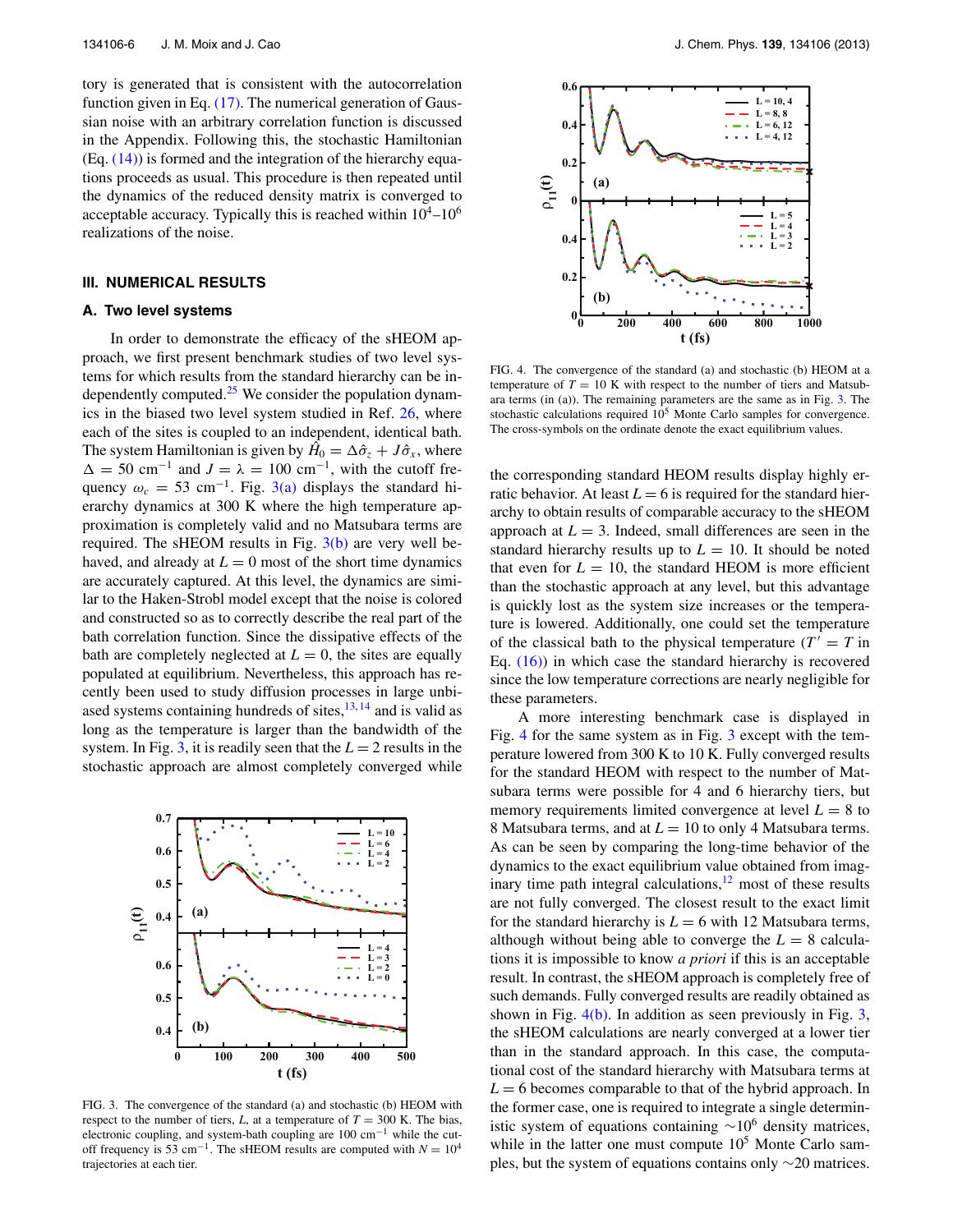This scaling becomes even more favorable as the system size increases.

#### **B. Energy transfer rates**

As seen above, the sHEOM approach is capable of generating the numerically exact dynamics at both high and low temperatures, as well as the correct equilibrium limit. Now we turn to simulations that are difficult, if not impossible, to carry out with the standard hierarchy, but become straightforward when using the hybrid approach. We first consider energy transfer in the two level donor-acceptor system considered in Ref. [26.](#page-9-25) The bias, electronic coupling, and cutoff frequency are  $\Delta = 50 \text{ cm}^{-1}$ ,  $J = 20 \text{ cm}^{-1}$ , and  $\omega_c = 53 \text{ cm}^{-1}$ , respectively. For this relatively weak value of the electronic coupling, the Förster rates provide a reasonable approximation to the exact rates (see Fig. [5\)](#page-7-0). In Ref. [26](#page-9-25) the temperature was fixed at 300 K and the energy transfer rate from the higher lying electronic state to the lower state was computed as a function of the reorganization energy. However, the reorganization energy is generally not an experimentally tunable parameter. Here, we fix the reorganization at the maximum energy transfer rate observed in Ref. [26](#page-9-25) ( $\lambda = 20$  cm<sup>-1</sup>) and scan the temperature from 1 to 1000 K. In every case, the results were converged with  $L = 2$  hierarchy tiers and  $10<sup>4</sup>$ Monte Carlo samples. The rates, *k*, are computed by fitting the long-time population dynamics to a kinetic model for the energy transfer dynamics between the two sites.<sup>27</sup> In this model, the population of the initially excited state is given by

$$
P_1(t) = \frac{\chi_{\text{eq}} + e^{-(1 + \chi_{\text{eq}})kt}}{1 + \chi_{\text{eq}}},\tag{19}
$$

where  $\chi_{\text{eq}} = P_1^{\text{eq}} / P_2^{\text{eq}}$  is the ratio of the equilibrium populations computed from imaginary time path integral calculations.<sup>12</sup> In the results presented in Ref.  $26$ , the accuracy of the Förster rates improved for very large or very small values of the reorganization energy. Here, the Förster rates are seen to systematically overestimate the exact results for

<span id="page-7-0"></span>

FIG. 5. The energy transfer rates computed from the exact sHEOM simulations (black) and the standard Förster rates (red). The bias is  $\Delta = 50 \text{ cm}^{-1}$ and the electronic coupling,  $J = 20$  cm<sup>-1</sup>, with the cutoff frequency  $\omega_c$  $= 53$  cm<sup>-1</sup> and reorganization energy  $\lambda = 20$  cm<sup>-1</sup>. The exact results are computed with  $L = 2$  levels of the hierarchy and  $10^4$  Monte Carlo samples.

all temperatures. This error can be largely corrected by including the fourth order correction in the electronic coupling to the Förster rates, as shown in previous studies of diffusionlimited electron transfer. $28, 29$  $28, 29$ 

#### **C. Entanglement dynamics**

Finally, we present results on the entanglement dynamics of two qubits at near zero temperature across a wide range of system-bath coupling strengths. The system Hamiltonian is given by  $\hat{H}_0 = \omega_0(\hat{\sigma}_1^z + \hat{\sigma}_2^z) + J\hat{\sigma}_1^x \hat{\sigma}_2^x$  and the two qubits are coupled to identical, independent baths through their respective  $\hat{\sigma}^x$  operators. The system frequency and bath cutoff are  $\omega_0 = 1.5J$  and  $\omega_c = 3J$ , respectively, in units where  $J = 1$ sets the energy scale. This model was considered in Ref. [30,](#page-9-29) and, although not shown, we have reproduced the high temperature dynamics shown therein. The initial state is chosen to be a completely entangled state,  $\rho(0) = I + \hat{\sigma}_1^x \hat{\sigma}_2^x + \hat{\sigma}_1^y \hat{\sigma}_2^y$  $-\hat{\sigma}_1^z \hat{\sigma}_2^z$ , where *I* denotes the identity matrix. Fig. [6](#page-7-1) displays results for the concurrence with the low temperature,  $\beta J = 50$ converged with  $10<sup>6</sup>$  Monte Carlo samples. At very weak coupling,  $\lambda = 0.01J$  the results of the secular Redfield equation are in excellent agreement with the exact numerical results. However, the equilibrium state generated by the Redfield dynamics is always that given by the Boltzmann distribution computed with respect to  $\hat{H}_0$ , regardless of the system-bath coupling strength. Additionally, in the scaled units of time, *λt*, the secular Redfield dynamics are independent of *λ*. Nevertheless, for weak system-bath coupling,  $\lambda = 0.1J$ , the Redfield dynamics still provide an accurate approximation to the exact results. The entanglement displays an initial death fol-lowed by a subsequent reappearance and slow equilibration.<sup>[31](#page-9-30)</sup> In contrast to the Redfield results, the exact dynamics correctly demonstrate that the environment-induced decoherence steadily destroys the entanglement between the qubits as the

<span id="page-7-1"></span>

FIG. 6. The exact concurrence between two qubits compared with the results from the secular Redfield equation. The solid red, dashed green, dot-dashed blue, and dotted orange lines display the results for reorganization energies of  $\lambda/J = 0.01, 0.1, 1,$  and 10, respectively. The exact  $\lambda = 0.01J$  results are indistinguishable from the Redfield results on this scale and for clarity are shown only until  $\lambda t = 1.10^6$  Monte Carlo samples were used in each of the stochastic hierarchy calculations. In the scaled units of time, *λt*, the Redfield dynamics are independent of *λ*.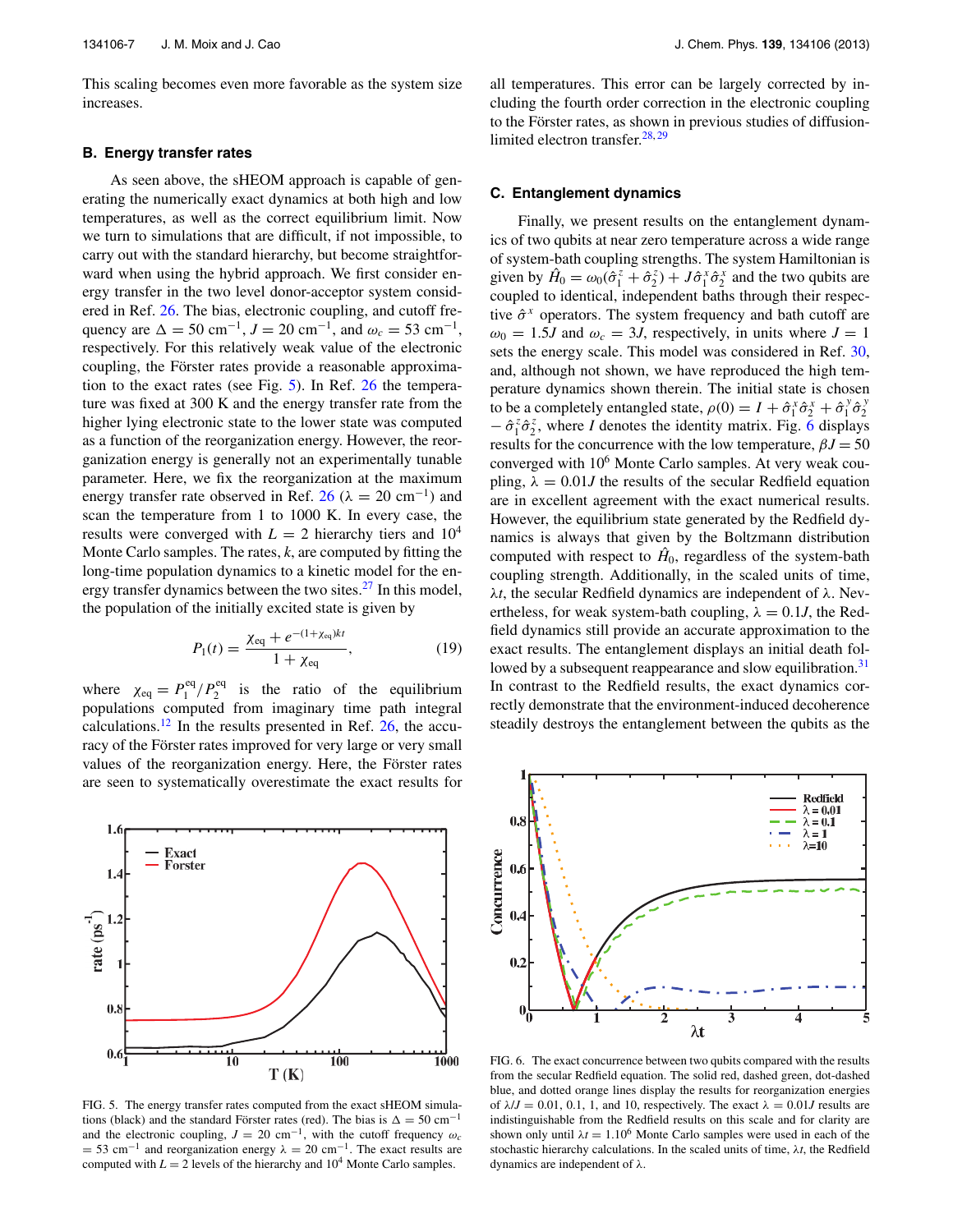system-bath coupling strength increases. In fact, for  $\lambda = 10J$ there is no reappearance of the concurrence after the initial death. In this case the system-bath coupling is sufficiently strong so as to destroy all of the equilibrium entanglement.

# **IV. CONCLUSIONS**

In summary, a hybrid stochastic hierarchy equation of motion approach has been proposed that substantially extends the parameter regimes accessible to the hierarchy formalism. The method combines many of the strengths of the standard hierarchy with those of recently proposed stochastic methods.<sup>[1,](#page-9-0)[9](#page-9-8)</sup> By performing a Hubbard-Stratonovich transformation only on the real part of the bath correlation function, the problematic temperature dependent terms in the hierarchy are exchanged for a Monte Carlo average over real noise trajectories. This extension eliminates the hierarchy tiers that are required to account for the low temperature corrections in the standard approach. Consequently the numerical cost of the sHEOM simulations is nearly independent of the temperature. Additionally, treating the imaginary part of the bath correlation function by the hierarchy cures many of the normalization difficulties associated with the purely stochastic methods.<sup>[9](#page-9-8)</sup> The introduction of the reference temperature in Eq. [\(16\)](#page-5-2) allows one to achieve an optimal balance between the stochastic and deterministic components of the evolution that substantially improves the convergence properties of the algorithm. Numerical results were presented across a broad range of parameters, including both the high and low temperature limits, as well as the strong to weak system-bath coupling regimes. The computations of the energy transfer rates and the low temperature entanglement dynamics in two qubits presented in Sec. [III](#page-6-0) are difficult, if not impossible, to obtain with most other methods. However, these calculations are very straightforward with the sHEOM approach presented here. If the noiseless hierarchy is well-behaved then the Monte Carlo procedure generally converges rapidly, but even in cases where positivity is not ensured convergence is generally achieved within  $10<sup>6</sup>$  samples. Additionally, the use of the hybrid approach allows for a much lower truncation of the hierarchy tiers which, in principle, allows one to simulate larger systems than is possible with the standard hierarchy. Although not discussed here, we have easily performed calculations on the light harvesting system LH2 across a broad range of temperatures.

The Hubbard-Stratonovich transformation of the real part of the bath correlation function appearing in the influence functional is valid for arbitrary spectral densities. It is only the hierarchy treatment of the remaining imaginary part that demands a Drude-Lorentz form. In principle, it should be possible to employ other spectral densities such as that of the underdamped Brownian oscillator $32$  or by decomposing more complicated spectral densities into a sum of Drude-Lorentz terms. $33$  However, the hierarchy of equations will be more complicated. In these cases, it may be more advantageous to adapt the procedure outlined above to QUAPI,<sup>[16](#page-9-14)</sup> which suffers many of the same problems as the standard HEOM in the low temperature regime. The extension of the hybrid approach to the QUAPI formalism would allow for numerically exact simulations of the non-Markovian dynamics of open quantum systems for arbitrary spectral densities across a broad range of the parameter space.

#### **ACKNOWLEDGMENTS**

This work was supported by the National Science Foundation (NSF) (Grant No. CHE-1112825) and Defense Advanced Research Projects Agency (DARPA) (Grant No. N99001-10-1-4063). J. Moix has been supported by the Center for Excitonics, an Energy Frontier Research Center funded by the U.S. Department of Energy, Office of Science, Office of Basic Energy Sciences under Award No. DE-SC0001088. We thank Jian Ma and Arend Dijkstra for useful discussions, as well as the secular Redfield code used to generate the results in Fig. [6.](#page-7-1)

### **APPENDIX: NOISE GENERATION**

Apart from the integration of the HEOM, which is achieved through standard Runge-Kutta methods, the only additional computational requirement of the sHEOM approach is the generation of the stochastic process,  $\xi(t)$ . There are numerous methods to generate Gaussian colored noise. In this appendix, two approaches are briefly described that we have found to be particularly useful. The most straightforward approach originates from signal processing techniques and is based on filtering white noise through an appropriate kernel:

$$
\xi(t) = \int_0^t dt' k(t - t') \zeta(t').
$$
 (A1)

The noise,  $\zeta(t)$ , is a standard Wiener process with zero mean,  $\langle \zeta(t) \rangle = 0$  and autocorrelation,  $\langle \zeta(t) \zeta(t') \rangle = \delta(t - t')$ . The filtering kernel, *k*(*t*), is determined from the factorization of the autocorrelation function:

$$
K_r(t - t') = \int dt'' k(t - t'') k(t'' - t') . \tag{A2}
$$

In practice,  $k(t)$  is most efficiently constructed through a Cholesky decomposition of the discretized kernel matrix  $\bar{K}_{ij} = K_r(t_i - t_j)$  with  $\bar{k}_{ij}$  defined accordingly, such that  $\bar{K}$  $= \bar{k}^T \bar{k}$ . A discretized sample of the desired noise sequence is then simply generated from the matrix-vector product  $\vec{\xi} = \vec{k}^T \vec{\zeta}$ .

While straightforward, the Cholesky approach encounters difficulties in simulations where many time steps are needed so that the kernel matrix becomes large. In this case, an alternative approach to generate the noise can be used that relies on a discretization of the correlation function in terms of its independent frequency components.<sup>13, [34](#page-9-33)</sup> Samples of the noise can be generated from the Fourier sum

<span id="page-8-0"></span>
$$
\xi(t) = \sqrt{\frac{2}{\pi}} \sum_{n=1}^{N} \left[ J(\omega_n) \coth\left(\frac{\beta \omega_n}{2}\right) \Delta \omega \right]^{1/2} \cos(\omega_n t + \phi_n),\tag{A3}
$$

where  $\Delta \omega = \omega_{\text{max}}/N$  and  $\omega_n = n \Delta \omega$  with  $\omega_{\text{max}}$  chosen to be sufficiently large such that the spectral density has decayed to zero,  $J(\omega_{\text{max}}) = 0$ . The phases,  $\phi_n$ , are uniform random numbers generated on the interval  $(0, 2\pi)$ . The noise